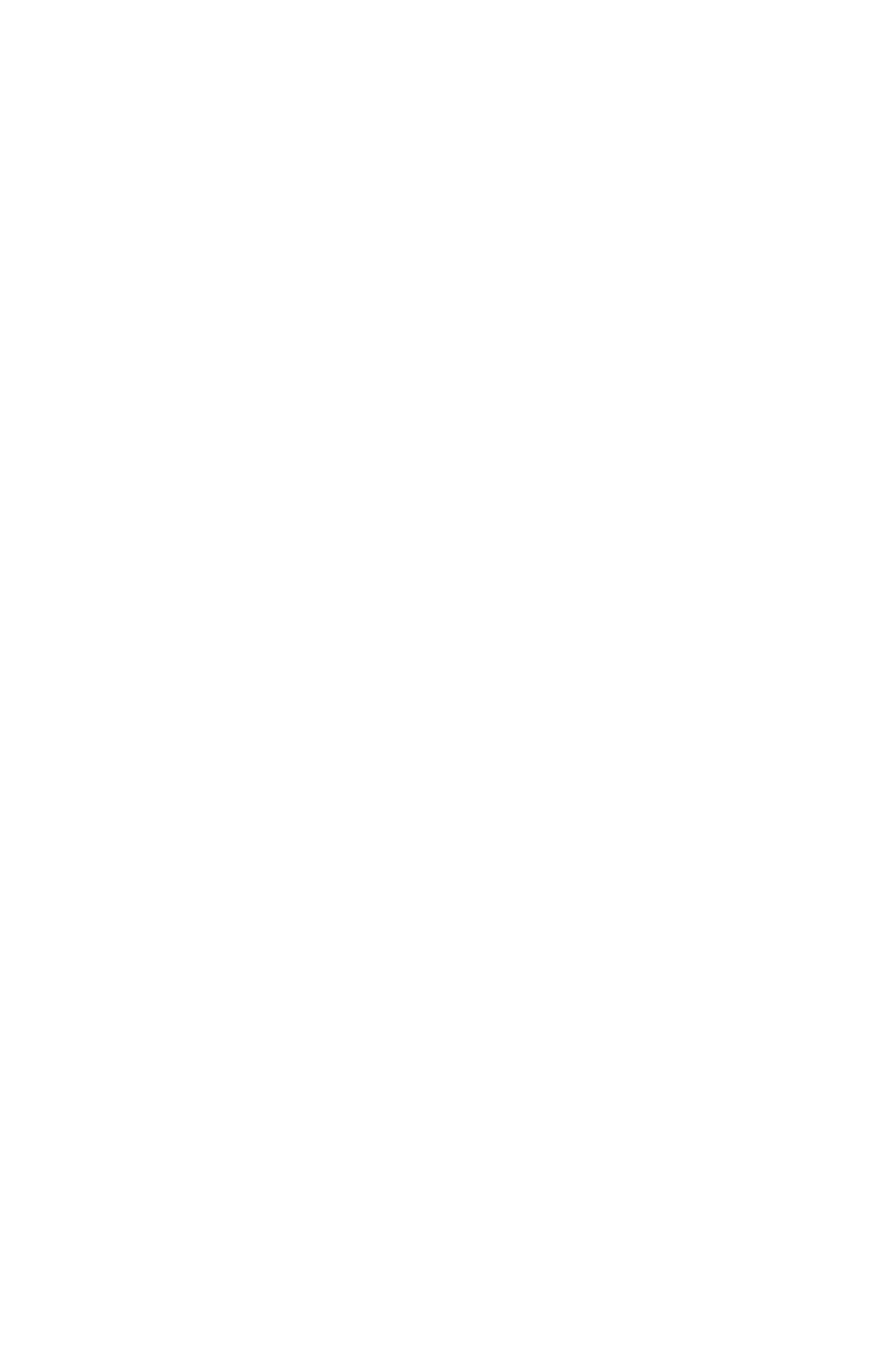www.editionsparentheses.com

- Hitchcock, Henry-Russell : *Préfaces*, pp.5, 14 ; *Introduction*, pp.27-28 ; *ch. 1*, p.43 ; *ch. 8*, p.148 ; *ch.21*, p.353 ; *ch.23*, p.396.
- HITTORFF, Jacques-Ignace : *ch.11*, p.168.
- Hoffmann, Josef : *ch.21*, p.358 (pl.XXX) ; *ch.22*, p.380.
- Hofland : *ch.12*, p.180.
- Hogarth, William : *ch.15*, p.229.
- Homère : *ch. 4*, p.97 ; *ch. 7*, p.143 ; *ch.13*, p.195.
- Honegger, Denis : *Préfaces*, p.8.
- Hope, Thomas : *ch. 7*, pp.127-129 ; *ch.12*, pp.177-178 ; *ch.13*, p.189.
- Horace : *ch. 3*, p.71 ; *ch.17*, p.251 ; *ch.21*, p.370.
- Horn, F. W. : *ch.13*, p.190
- Horta, Victor : *Épilogue*, p.430.
- Hosking, William : *ch.17*, p.254.
- Howard, John : *ch.20*, p.331.
- Howard, Madame Charles, comtesse du Suffolk : *ch. 2*, p.62 (pl. Vi) ; *ch. 3*, p.68.
- Howe, George : *Épilogue*, p.423 (pl.XXXVii).
- Huggins, Samuel : *ch. 1*, p.33.
- Hughes, John : *ch. 2*, p.58.
- Hugo, Victor : *ch. 2*, p.66 ; *ch. 7*, p.130 ; *ch. 8*, p.149 ; *ch.13*, pp.195-196 ; *ch.21*, p.350.
- HUMBOLDT, Alexander von : *ch. 14*, pp.221-223.
- Hume, David : *ch. 2*, p.59.
- Hunt, Richard Morris : *ch.23*, p.399 (pl.XXXV)
- Hurd, Richard : *ch. 2*, p.58.
- Huyot, Jean-Nicolas : *ch.18*, p.279.
- Inman, William Southcote : *ch.20*, p.344.
- Jackson, Thomas Graham : *ch.23*, p.388.
- Jacques Ier : *ch. 3*, p.76 ; *ch.12*, p.182.
- Jacobs, Jane : *ch.20*, p.341.
- Jammer, Max : *ch.24*, p.414.
- Jefferson, Thomas : *ch. 6*, pp.108 (pl.X), 116-117 ; *ch. 7*, p.142.
- Jobard, Jean-Baptiste : *Préfaces*, p.10 ; *ch.13*, pp.191, 198, 202-203.
- Johnson, Samuel : *ch.2,* pp.57-58, 65 ; *ch.4,* p.93 ; *ch.17*, p.255.
- Jones, Chilion : *ch. 9*, p.152(n).
- Jones, Inigo : *ch. 1*, p.35 ; *ch. 4*, p.94.
- Jones, Owen : *ch.12*, pp.184 ; *ch.17*, p.258.
- JORDY, William H.: *Épilogue*, p.428.
- Joseph ii : *ch.21*, p.366.
- Kahn, Louis : *Préfaces*, p. 8 ; *ch.13*, p.203 ; *ch.20*, pp.345-346 ; *ch.23*, p.397 (pl.XXXiii) ; *ch.24*, p.418.
- Kallmann, Gerhard M. : *Épilogue*, p.427.
- Kames, Henry Home, lord : *ch. 1*, p.36 ; *ch. 6*, p.103 ; *ch.14*, p.216.
- Kandinsky, Vasily : *ch.23*, pp.388-389, 405.
- Kant, Immanuel : *ch.22*, p.379.
- Keats, John : *ch. 7*, p.144 .
- Keble, John : *ch. 7*, p.134 (pl.XVi) ; *ch.10*, pp.160(n), 162.
- Kent, William : *ch. 3*, p.77.
- Kerr, Robert : *ch. 7*, p.144 ; *ch.12*, pp.175, 185, 188 ; *ch.13*, pp.208, 210-211 ; *ch.20*, p.323 ; *ch.21*, pp.352, 373 ; *ch.23*, p.390.
- Klenze, Leo von : *ch. 6*, p.109 (pl. Xi) ; *ch. 7*, pp.136, 142 ; *ch.11*, p.169 ; *ch.18*, p.270 (pl.XX) ; *ch.20*, p.320.
- Knight, Payne : *ch.3,* pp.79-80, 82, 85 ; *ch. 6*, pp.107 (pl. iX), 117 ; *ch. 7*, pp.120, 129, 137 ; *ch.12*, p.177 ; *ch.21*, p.367.
- Laborde, Alexandre, comte de : *ch.20*, p.323.
- Labrouste, Henri : *ch.13*, p.205 ; *ch.18*, p.277 ; *ch.19*, pp.290 (pl.XXii), 297, 299 ; *ch.20*, p.320.
- Labrouste, Léon : *ch.19*, p.300.
- La Hire, Philippe de : *ch.18*, p.271.
- Lajoue, Jacques : *ch. 7*, p.121.
- Lamarck, Jean-Baptiste de Monet, chevalier de : *ch.14*, pp.216-217, 220.
- Lamartine, Alphonse de : *ch. 7*, p.130.
- Lamennais, Félicité Robert de : *ch.13*, p.195 ; *ch.19*, p.308.
- Lanciani, Rodolfo Amadeo : *ch. 6*, p.103.
- Laprade, Victor de : *ch.13,* p.196.
- Lasdun, Denys : *ch.21*, p.366.
- Laugier, Marc-Antoine : *Préfaces*, p.14 ; *ch.2,* p.47 ; *ch.3,* p.83 ; *ch. 7*, p.144 ; *ch. 8*, pp.146-147 ; *ch.19*, pp.288, 293, 309 ; *ch.20*, p.321.
- Laver, Augustus : *ch. 9*, p.152.
- Léautaud, Paul : *ch.21*, p.362.
- Le Bas, Hippolyte : *ch. 7*, p.143.
- Le Bernin (Bernini) : *ch.11*, p.167.
- Le Brun, Charles : *ch. 7*, p.120.
- Le Camus de Mézières, Nicolas : *ch. 2*, p.56.
- Le Corbusier : *Préfaces*, p.8, 10, 18-19 ; *ch.1,* pp.34, 36 ; *ch.3,* p.67 ; *ch.10*, p.164 ; *ch.15*, pp.229, 236-238 ; *ch.19*, pp.302, 312-314 ; *ch.20*, pp.320, 330, 341 ; *ch.21*, pp.353, 361, 374 ; *ch.22,* p.382 ; *ch.23*, pp.389-390, 393, 395-396, 399 (pl.XXXV), 401, 405-406 ; *ch.24,* pp.412, 414-415, 418 ; *Épilogue*, pp.422, 430.
- Ledoux, Claude Nicolas : *ch. 1*, p.33-36, 38, 42 (pl. iV) ; *ch. 2*, p.62 (pl. Vi) ; *ch. 3*, p.68 ; *ch. 7*, p.122 ; *ch.10*, p.164 ; *ch.17*, pp.259-260 ; *ch.18*, p.280 ; *ch.19*, p.295 ; *ch.20*, pp.318, 322, 332.
- Lee, Harriet : *ch.2,* p.59.
- Lee, Sophia : *ch.2,* p.59.
- Lemoine de Couson, Paul Guillaume : *ch.20,* p.337 (pl.XXVii).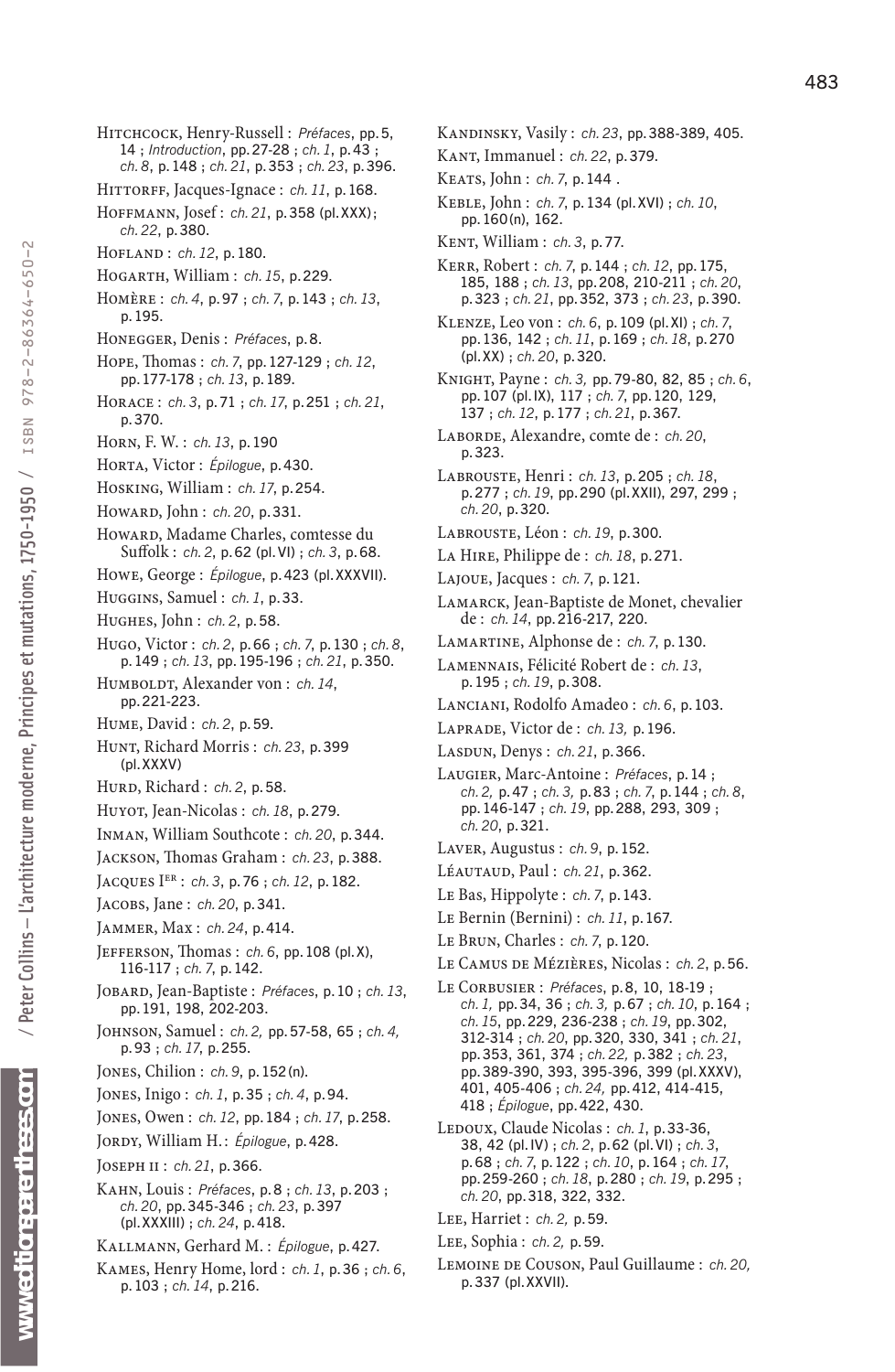- Le Nôtre, Andréa : *ch. 3*, p.76.
- Leroy, Julien-David : *Préfaces*, p.13 ; *ch. 3*, p.73 ; *ch. 7*, pp.119, 122-123, 127, 129, 140 ; *ch. 8*, p.146 ; *ch.13*, p.206.
- Lescaze, William : *Épilogue*, p.423 (pl.XXXVii).
- Lessing, Gotthold Ephraim : *ch. 6*, p.105-106.
- Lévesque de Pouilly, Louis-Jean : *ch.2,* p.51.
- Linné, Carl von : *ch. 9*, p.155 ; *ch.14*, pp.215, 221.
- Llewelyn-Davies, Richard : *ch.21*, p.365.
- Locke, John : *ch.3,* p.69.
- Lombardo : *ch.8,* p.146.
- Loos, Adolf : *ch.12*, p.187.
- Lorrain, Claude : *ch. 3*, p.76-77 ; *ch. 6*, p.103 ; *ch.12,* p.177.
- Loupon, John-Claudius : *ch. 3*, pp. 67, 75, 85, 87 ; *ch. 6*, p.118 ; *ch.20*, p.316.
- Louis, Victor : *ch. 1*, p.41 (pl. iii) ; *ch.20*, p.335 (pl.XXV).
- Louis ii de Bavière : *ch. 6*, p.118 ; *ch. 7*, p.136.
- Louis xiv : *ch.2,* pp.50-51 ; *ch.15,* pp.233, 235-236 ; *ch.16,* p.242 ; *ch.19,* p.297.
- Louis xv : *ch. 3*, p.68 ; *ch. 6*, p.105 ; *ch.18*, p.278.
- Louis-Philippe : *ch.13,* p.202(n).
- Luckhardt, Hans : *ch.23*, p.396.
- Lysicrate : *ch. 7*, pp.127, 139.
- Lyttelton, George : *ch.2,* p.59.
- Macaulay, Thomas Babington : *ch.13,* p.204.
- Mackintosh, Charles Rennie : *Préfaces*, p. 7 ; *ch.21*, p.355.
- Madame de Staël, Germaine Staël-Holstein, dite : *ch. 3*, p.74 ; *ch. 6*, p.104 ; *ch. 7*, pp.123, 125.
- Madsen, Stephan Tschudi : *ch.22*, p.380.
- Maillart, Robert : *ch.19,* p.301.
- Malevitch, Kasimir : *ch.23*, pp.389, 395, 403.
- Mansart, François : *ch. 1*, p.35 ; *ch.21*, p.265-266.
- Marcellus, Marcus Claudius : *Ch. 6*, p.115 ; *Ch. 7*, p.123.
- Marchand, Jean Omer : *ch. 9*, p.152(n).
- Marie-Antoinette : *ch. 3*, p.68.
- Marigny, marquis de : *ch. 7*, p.121.
- Marinetti, Filippo Tommaso : *ch.23*, p.405.
- Marmontel, Jean-François : *Ch. 6*, pp.105, 112.
- Marot, Jean : *ch. 6*, p.111.
- Marshall, John : *ch.13,* p.210.
- Martinet, André : *ch.17*, p.260.
- McKim, Charles : *ch.22*, p.379.
- Mead, William, Rutherford : *ch.22*, p.379.
- Meeks, Carroll : *Préfaces*, p.10 ; *ch.20*, p.331.
- Meissonier, Just-Aurèle : *ch. 7*, p.121.
- Mendelsohn, Erich : *ch. 1*, p.39 ; *ch.22*, p.380 ; *ch.23*, p.404-405.
- Mengs, Raphaël : *ch. 7*, p.125.
- Mérimée, Prosper : *ch.15*, p.233.
- Merrill, John O. : *Préfaces*, p.22 ; *ch.21*, p.362 ; *Épilogue*, p.426 (pl. Xl).
- Métezeau : *ch. 8*, p.146.
- Michel-Ange : *ch.23*, p.390.
- Mies van der Rohe, Ludwig : *Préfaces*, p. 8 ; *ch. 3*, p.67 ; *ch.19*, pp.301-302, 311 ; *ch.23*, p.401 ; *ch.24*, pp.411, 418.
- Mill, John Stuart : *ch.17*, p.260.
- Millais, John Everett, Sir : *ch.10*, p.163 ; *ch.21*, p.352.
- Millin de Grandmaison, Aubin-Louis : *ch. 4*, pp.96-97.
- Milne-Edwards, Henri : *ch.14*, pp.220, 225 ; *ch.15*, p.229.
- Milton, John : *ch.2,* p.58.
- Mitford, William : *ch. 7*, p.135 ; *ch.20*, p.316.
- Moholy-Nagy, Laslo : *ch.23*, p.405 ; *ch.24*, pp.414, 416.
- Molière, Jean-Baptiste Poquelin dit : *ch.13*, p.205 ; *ch.21*, p.366.
- Mondrian : *ch.23*, pp.389, 401-404 ; *ch.24*, p.412.
- Montesquieu, Charles de Secondat, baron de : *Préfaces*, p.13 ; *ch.2,* pp.51, 54, 56 ; *ch. 3*, pp.84, 86 ; *ch.5,* pp.99-100 ; *ch. 9*, p.152 ; *ch.14*, p.217.
- Montfaucon, Dom Bernard de : *ch. 6*, p.106 ; *ch. 7*, p.129.
- Montherlant, Henry de : *ch.21*, p.364.
- Moore, Henry : *ch.16*, p.243.
- Morris, Robert : *ch. 2* p.62 (pl. Vi) ; *ch. 3*, p.79.
- Morris, William : *Préfaces*, p.14 ; *Introduction*, p.27 ; *ch.10*, pp.164-165 ; *ch.22*, p.379.
- Morrison, James : *ch.22*, p.385.
- Mozart, Wolfgang Amadeus : *ch.21*, p.366.
- Muratori, Lodovico Antonio : *ch. 6*, p.106.
- Muthesius, Hermann : *ch.22*, pp.379, 381, 383 ; *ch.23*, p.389.
- Mylne, Robert : *ch. 7*, p.124.
- Napoléon Ier : *ch.15*, p.230 ; *ch.19*, p.296.
- Nash, John : *ch. 7*, p.141(n); *ch.13*, p.200.
- Nelson, Horacio, lord : *ch. 3*, p.76.
- Nervi, Pier Luigi : *ch.18*, p.277.
- Newman, John Henry : *ch.10*, p.160(n).
- Nesfield, William Eden : *ch. 9*, p.153.
- Nicholson, Peter : *ch.19*, p.298.
	- Nicole, Nicolas : *ch. 8*, p.147.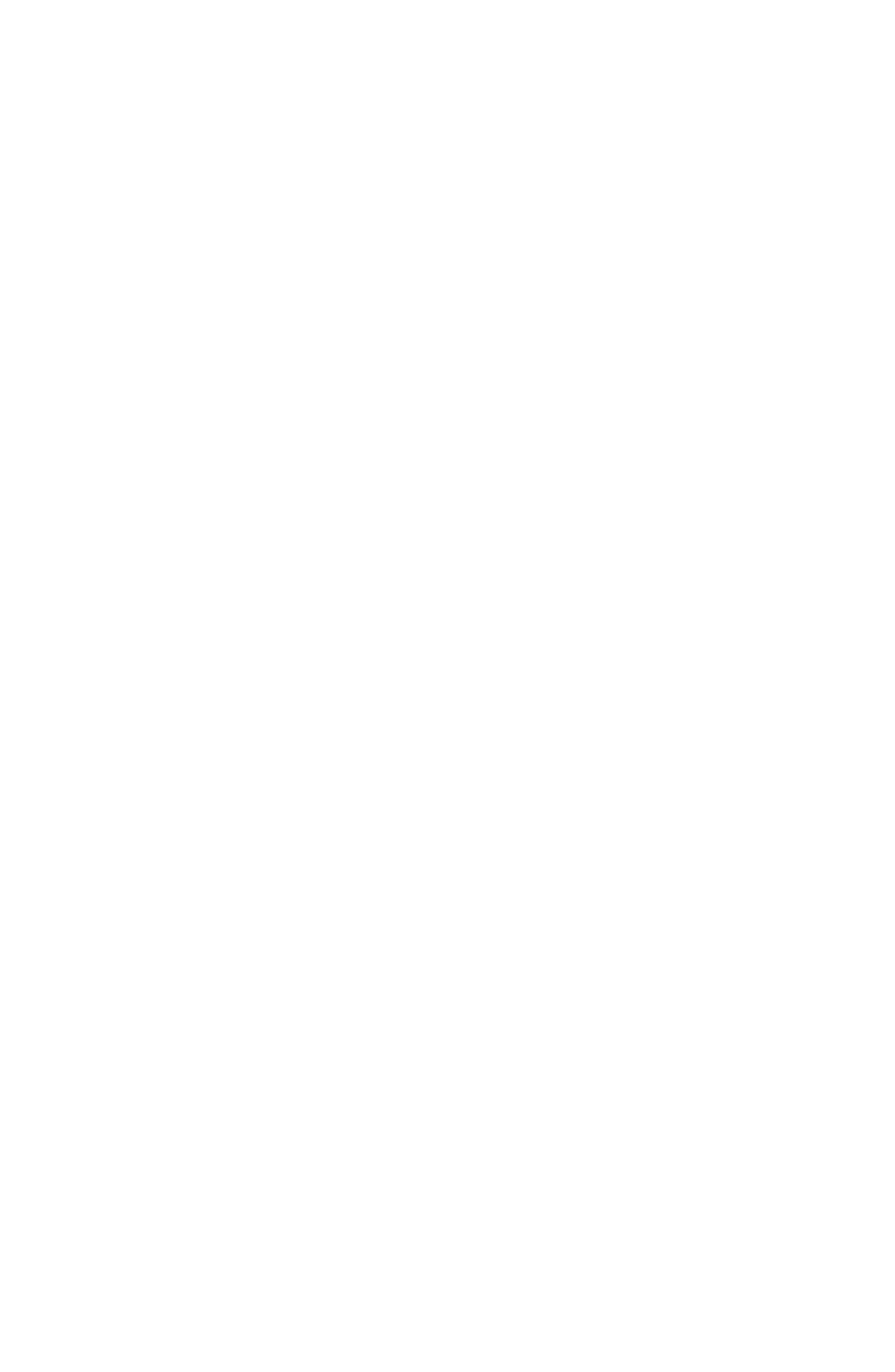## **Table**

|                    | <b>Préface</b><br>par François Loyer                                  | 5        |
|--------------------|-----------------------------------------------------------------------|----------|
|                    | Préface de la seconde édition<br>par Kenneth Frampton                 | 13       |
|                    | L'architecture moderne, principes et mutations<br><b>Introduction</b> | 25<br>27 |
| Première partie    |                                                                       |          |
| <b>Romantisme</b>  |                                                                       | 31       |
|                    | Chapitre 1<br>Une architecture révolutionnaire                        | 33       |
|                    | Chapitre 2<br>L'influence de l'historiographie                        | 47       |
|                    | Chapitre 3<br>L'influence du pittoresque                              | 67       |
|                    | Deuxième partie                                                       |          |
| <b>Revivalisme</b> |                                                                       | 89       |
|                    | Chapitre 4<br>La prise de conscience des styles                       | 91       |
|                    | Chapitre 5<br>Primitivisme et progrès                                 | 99       |
|                    | Chapitre 6<br>Néo-romain                                              | 103      |
|                    | Chapitre 7<br>Néo-grec                                                | 119      |
|                    | Chapitre 8<br>Néo-Renaissance                                         | 145      |